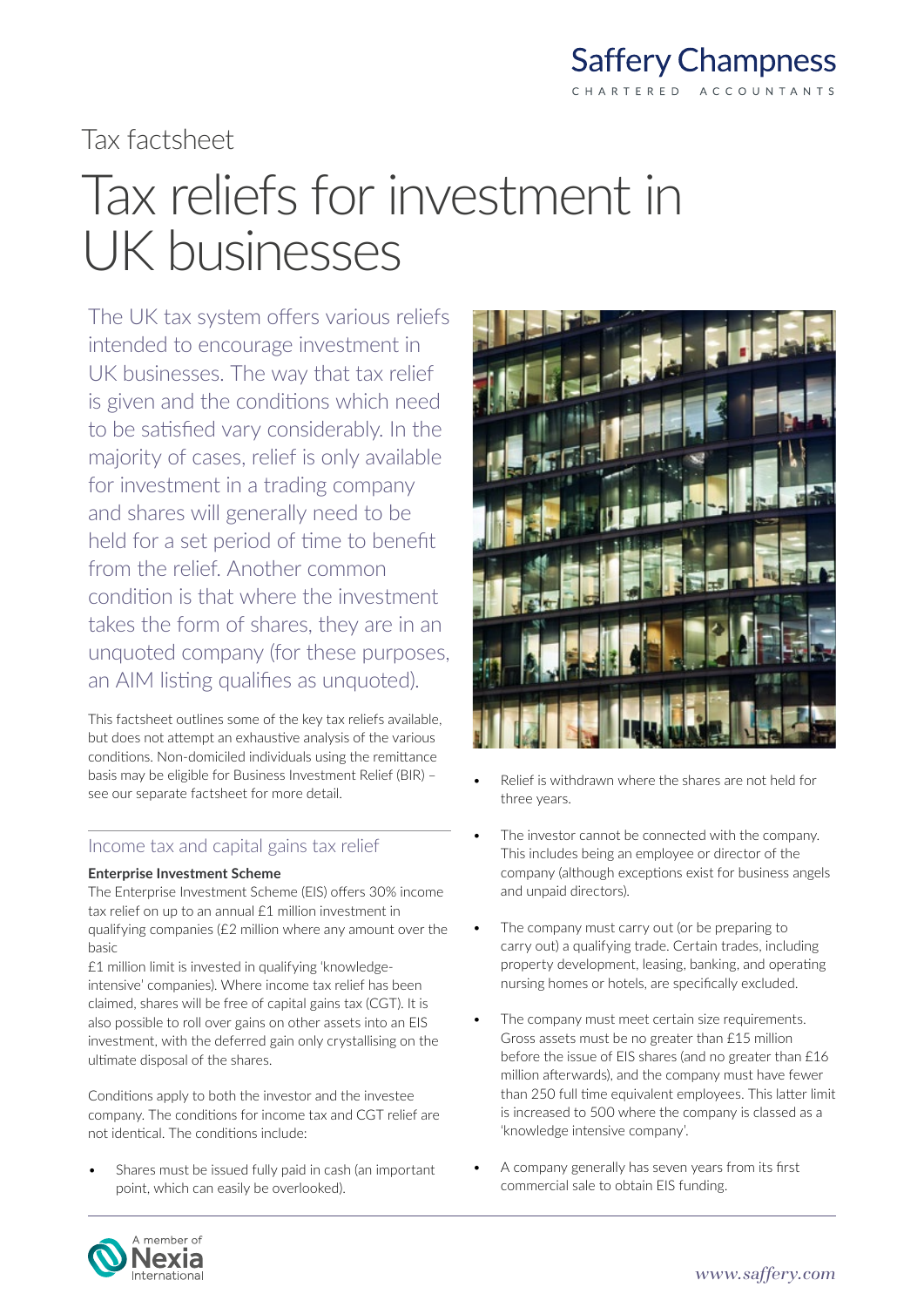- There are limits both annual and absolute on the level of venture capital funding that a company can obtain.
- The monies raised through EIS must be used to grow or develop the business.

#### **Seed Enterprise Investment Scheme**

The Seed Enterprise Investment Scheme (SEIS) is similar in structure to EIS, but focused on smaller companies – the company limits here are gross assets of up to £200,000 and fewer than 25 employees. Reflecting the higher-risk nature of investments in these businesses, income tax relief is given at 50% on up to £100,000 of investment annually.

In addition, the SEIS shares are exempt from capital gains tax on sale if certain conditions are met, and up to 50% of the amount invested (capped at £50,000) can be set against other capital gains arising in the year of investment (effectively reducing the gain subject to tax).

Many of the conditions for SEIS relief are similar to those which apply for EIS. There are differences, however, including:

- The trade must be less than two years old to qualify for SEIS; and
- The company must not have previously issued EIS shares.

#### **Venture capital trusts relief**

A Venture Capital Trust (VCT) is a quoted investment fund which invests in small and medium-sized companies – very broadly, the sort of companies which qualify for EIS status. Income tax relief is available for investments in the fund at 30% on up to £200,000 investment a year. This relief is withdrawn where the VCT shares are not held for a minimum of five years. Dividends paid out by the VCT on investments within the £200,000 annual limit are received free of income tax, and the subsequent sale of VCT shares is free of CGT.

Conditions for the relief to apply include:

- That the VCT itself must be listed on an EU regulated market;
- That the VCT's investments are diversified no more than 15% of its investments can be in a single company;
- That at least 70% (80% for accounting periods beginning on or after 6 April 2019) of its investments must be in 'qualifying holdings' – broadly, in UK resident companies (or companies with a UK

permanent establishment) carrying on a qualifying trade. As with EIS and SEIS, certain trades are excluded.

#### **Social Investment Tax Relief**

Social Investment Tax Relief (SITR) gives 30% income tax relief on up to £1 million of qualifying investment annually. Unlike the other reliefs outlined above, SITR can be given in respect of qualifying debt as well as equity investment. Any gains on the disposal of the investment will be free of CGT. But this will only apply to capital gains (eg on a sale of shares); interest or redemption premiums on debt would be taxed as income and therefore not be tax free. Other gains in the year of investment can be rolled into the SITR investment, with the deferred gain crystallising on the disposal of the investment.

For SITR to be available, investments must be in a 'qualifying social enterprise' (broadly, a registered charity or community interest company). The social enterprise itself is subject to a number of conditions, including having fewer than 250 full-time equivalent employees, and meeting the same gross assets test as applies for EIS (maximum of £15 million immediately before, and £16 million immediately after, the investment). There is a cap on the amount of investment that each social enterprise can raise under the SITR.

# Capital gains tax reliefs

# **Investors' Relief**

Investors' Relief was introduced in Budget 2016, and offers a reduced 10% rate of CGT (rather than the standard 20%) on gains on the disposal of qualifying shares. New shares must have been issued on or after 17 March 2016 fully paid in cash, and need to be held for a minimum of three years.

Relief is only available where the investee company is a trading company (or the holding company of a trading group). The general definition of 'trading company' applies here (where the trading company does not carry on substantial, broadly 20%, non-trading or investment type activities) and the additional exclusions which apply for EIS, SEIS and VCT reliefs are not in point.

For Investors' Relief to be available, the investor must not be a director or an employee of the company. Limited exclusions apply where a business angel becomes an unpaid director following their investment, or where an individual becomes an employee more than 180 days after they make their investment (provided there was no reasonable prospect that this would happen at the point that the investment was made).